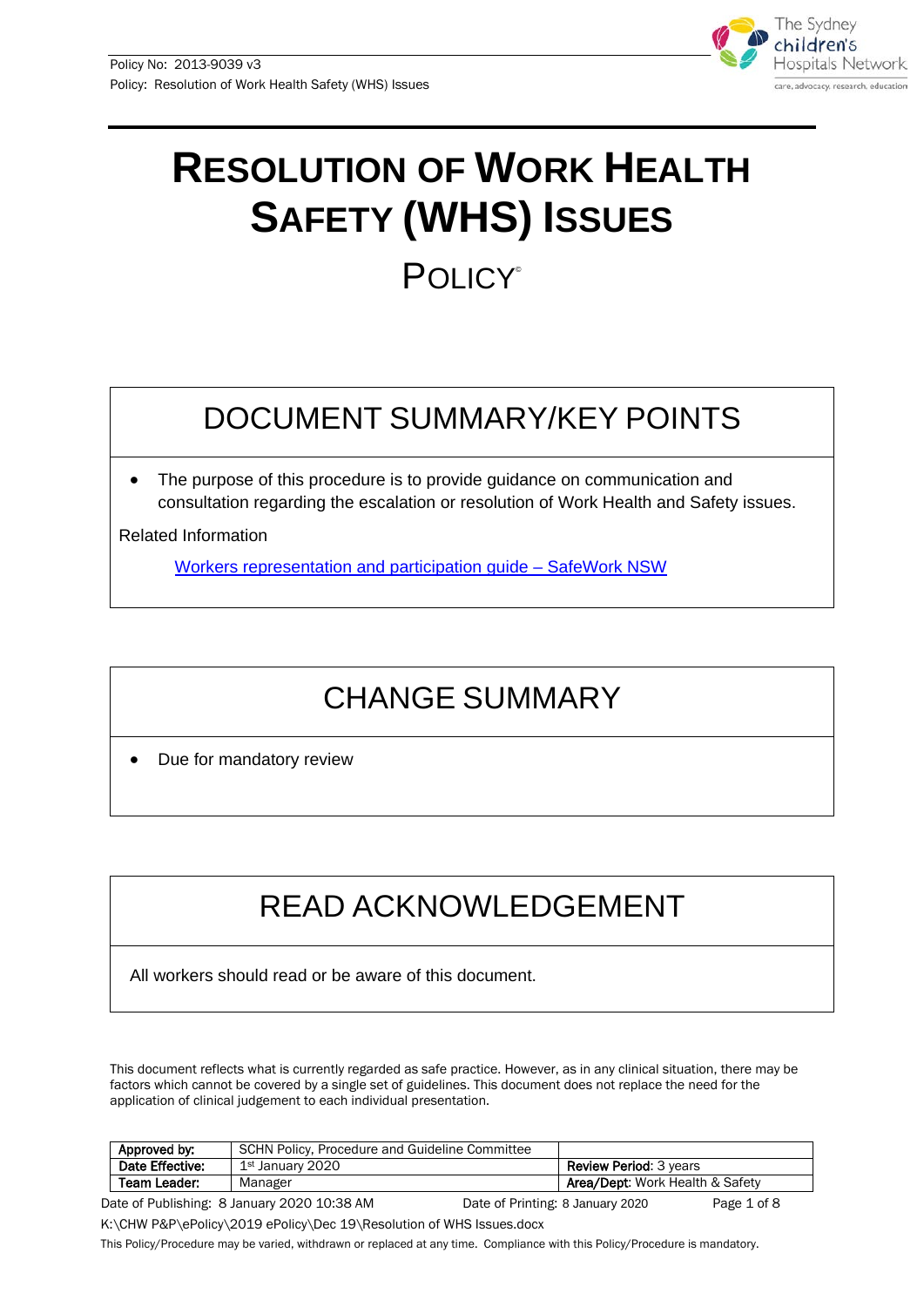

# **TABLE OF CONTENTS**

| $\mathbf{2}$ |  |  |
|--------------|--|--|
| 2.1          |  |  |
| 2.2          |  |  |
| 2.3          |  |  |
| 2.4          |  |  |
| 2.5          |  |  |
| 2.6          |  |  |
| 2.7          |  |  |
| 3            |  |  |
| 3.1          |  |  |
| 3.2          |  |  |
| 3.3          |  |  |
| 3.4          |  |  |
| 4            |  |  |
| 4.1          |  |  |
|              |  |  |
|              |  |  |
|              |  |  |
| 4.2          |  |  |
| 4.3          |  |  |
| 4.4          |  |  |
| 5            |  |  |
|              |  |  |
|              |  |  |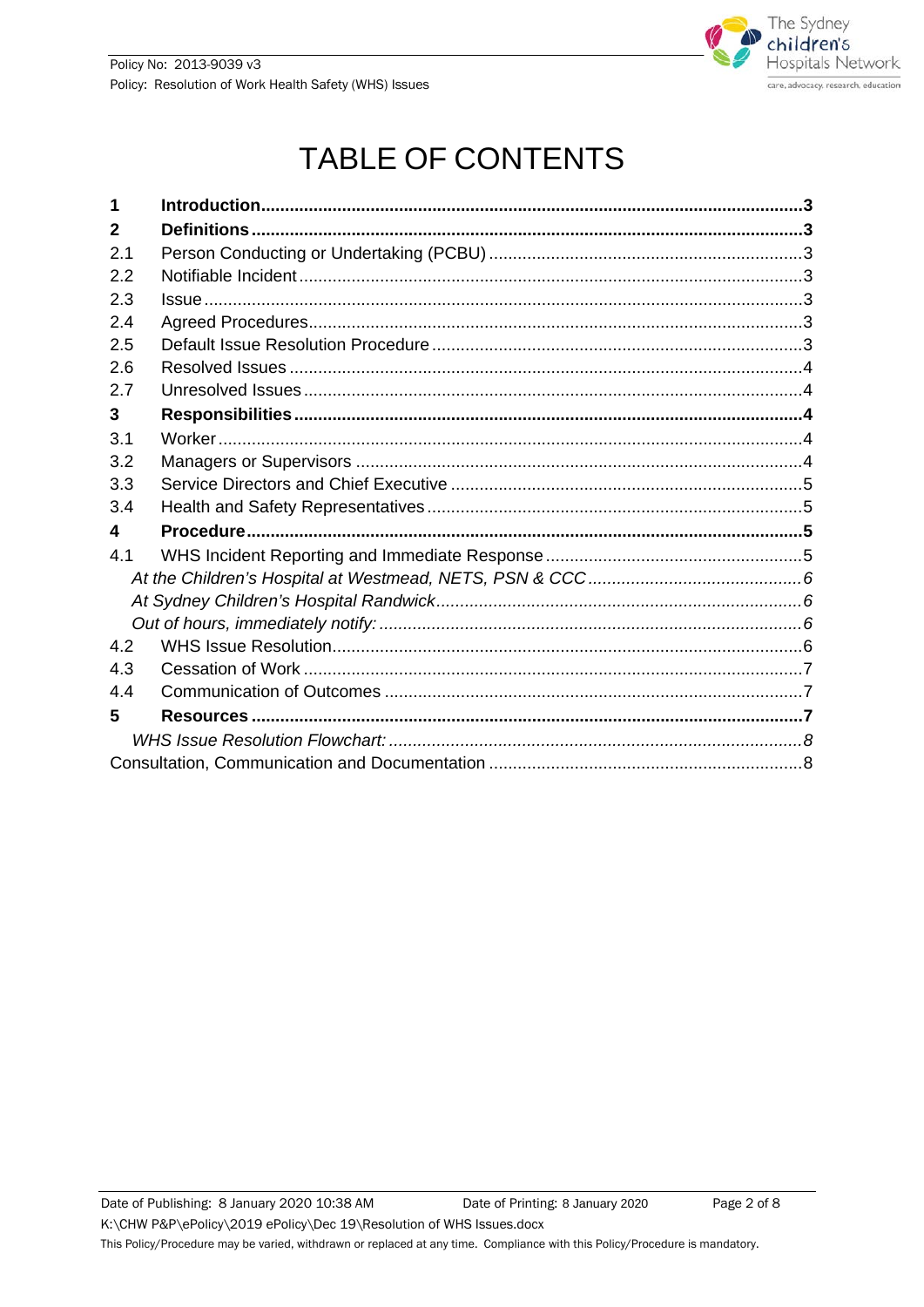

## <span id="page-2-0"></span>**1 Introduction**

In accordance with our legislative obligations, this procedure establishes the process for the resolution of WHS disputes, and defines the process for escalating unresolved issues to more senior managers within the Sydney Children's Hospitals Network (SCHN) or regulatory authorities.

This procedure outlines the requirements for the communication of WHS information and workplace issue escalation or resolution responsibilities.

## <span id="page-2-1"></span>**2 Definitions**

### <span id="page-2-2"></span>**2.1 Person Conducting or Undertaking (PCBU)**

A 'person conducting a business or undertaking' (PCBU) is a legal term under WHS laws for individuals, businesses or organisations that are conducting business. A person who performs work for a PCBU is considered a worker.

#### <span id="page-2-3"></span>**2.2 Notifiable Incident**

A 'notifiable incident' includes those incidents which are:

- the death of a person, or
- a serious injury or illness of a person, which requires,
	- I. immediate treatment as an inpatient in a hospital
	- II. immediate treatment for certain injuries or
	- III. medical treatment within 48 hours of exposure to a substance

A serious injury or illness may also include a prescribed serious illness.

• a dangerous incident.

#### <span id="page-2-4"></span>**2.3 Issue**

An "issue" is any concern about health and safety at the workplace that remains unresolved after consultation with the affected workers and the Person Conducting or Undertaking (PCBU) has occurred.

#### <span id="page-2-5"></span>**2.4 Agreed Procedures**

An "agreed procedure" is an agreed process or outline of the steps involved in resolving health and safety issues in the workplace.

Agreed procedures must be set out in writing and be communicated to all workers affected by those procedures.

### <span id="page-2-6"></span>**2.5 Default Issue Resolution Procedure**

In attempting to resolve the issue, the default procedure requires the parties to have regard to relevant matters, including; the degree and immediacy of the risk to workers or other

Date of Publishing: 8 January 2020 10:38 AM Date of Printing: 8 January 2020 Page 3 of 8 K:\CHW P&P\ePolicy\2019 ePolicy\Dec 19\Resolution of WHS Issues.docx This Policy/Procedure may be varied, withdrawn or replaced at any time. Compliance with this Policy/Procedure is mandatory. Date of Printing: 8 January 2020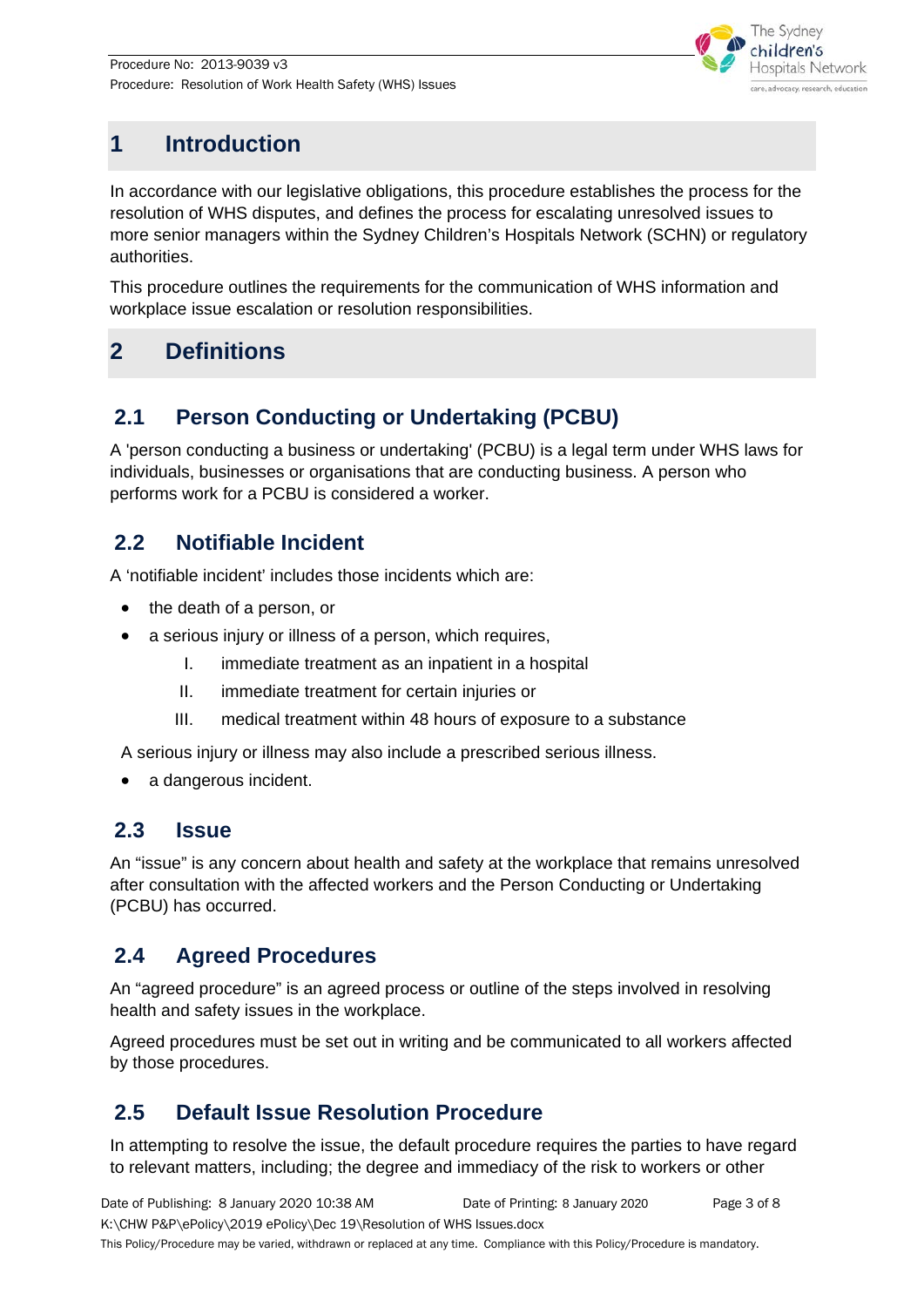Procedure No: 2013-9039 v3 Procedure: Resolution of Work Health Safety (WHS) Issues



persons, the number and location of workers and other persons affected by the issue, the measures, both temporary and permanent, that must be implemented to resolve the issue and who will be responsible for implementing the resolution measures?

#### <span id="page-3-0"></span>**2.6 Resolved Issues**

If the issue is resolved, details of the issue and the resolution must be set out in a written agreement.

#### <span id="page-3-1"></span>**2.7 Unresolved Issues**

If reasonable efforts have been made to resolve an issue and it remains unresolved, any party to the issue can request SafeWork NSW to provide further assistance to assist to resolve the issue.

## <span id="page-3-2"></span>**3 Responsibilities**

#### <span id="page-3-3"></span>**3.1 Worker**

A worker is anyone who carries out work for SCHN (i.e. employee, contractor, subcontractor, employees of contractors/sub-contractors, volunteers, trainees, students).

Workers (as defined above) have a duty to take reasonable care for their own health and safety while at work and also to take reasonable care so that their conduct does not adversely affect the health and safety of other persons at the workplace.

Workers must:

- Raise any health and safety dispute or grievance in accordance with this procedure.
- Inform their line manager immediately in the event of a Provisional Improvement Notice (PIN) being issued by a Health and Safety Representative (HSR) or SafeWork NSW Inspector.

#### <span id="page-3-4"></span>**3.2 Managers or Supervisors**

Managers and supervisors have responsibility for implementing and maintaining WHS processes within their area of responsibility, to achieve WHS policy goals and objectives, and as such will:

- Make reasonable efforts to resolve WHS issues brought to their attention.
- Escalate issues and/or disputes to Senior Management if they are unable to resolve the issue.
- Communicate to staff the outcomes and/or steps to be taken to resolve issues, where applicable.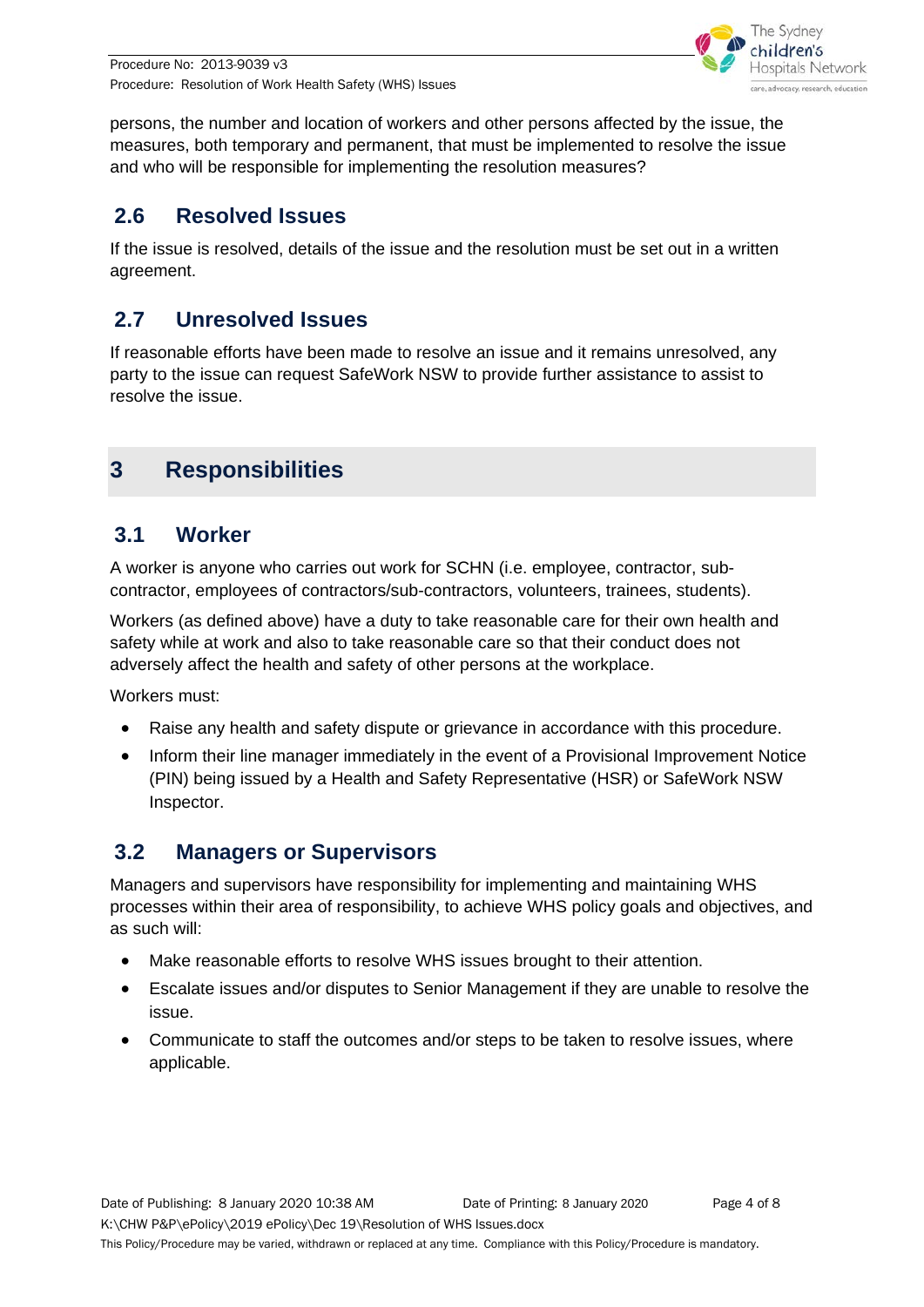

## <span id="page-4-0"></span>**3.3 Service Directors and Chief Executive**

Senior Management and the Chief Executive have a primary responsibility for implementing and maintaining WHS processes within their area of responsibility to achieve WHS policy goals and objectives. As such, they will:

> • Ensure managers are aware of this procedure and understand their role(s) in the issue resolution process.

### <span id="page-4-1"></span>**3.4 Health and Safety Representatives**

Health and Safety Representatives (HSRs) are responsible for the facilitation of health and safety information between the SCHN and the workers within the HSR's workgroup.

HSRs, following completion of approved HSR training, have powers and functions to:

- Represent workers in a work group on work health and safety (WHS) matters.
- Monitor WHS actions taken by the SCHN.
- Investigate WHS complaints from workers of the work group.
- Look into anything that might be a risk to the WHS of the workers they represent.
- Raise any health and safety dispute or grievance in accordance with this procedure.
- In some circumstances a HSR can issue a Provisional Improvement Notice (PIN) only if they have completed approved HSR training as required under the WHS Act.
- A HSR can only direct that work ceases if they have completed approved HSR training as required under the WHS Act.
- Complete regular inspections of the workplace, activities or processes or after an incident or injury.
- Work cooperatively with employer representatives to resolve WHS issues.

## <span id="page-4-2"></span>**4 Procedure**

### <span id="page-4-3"></span>**4.1 WHS Incident Reporting and Immediate Response**

Workers who have identified a hazard are to report it, in the first instance, to their manager as soon as possible. If there is a Health and Safety Representative (HSR) in the associated workgroup they should also be advised of the hazard.

Any action(s) taken to remedy the hazard must be communicated to the relevant manager of that workplace.

Upon being notified of a hazard, the manager working with the HSR (if attached to a workgroup) is to determine the extent of the immediate threat to personnel, assess any steps that have already been taken, and take any reasonable action necessary to contain any immediate threat to health and safety. If the hazard is identified as a serious matter and cannot be resolved locally it must be escalated to Senior Management.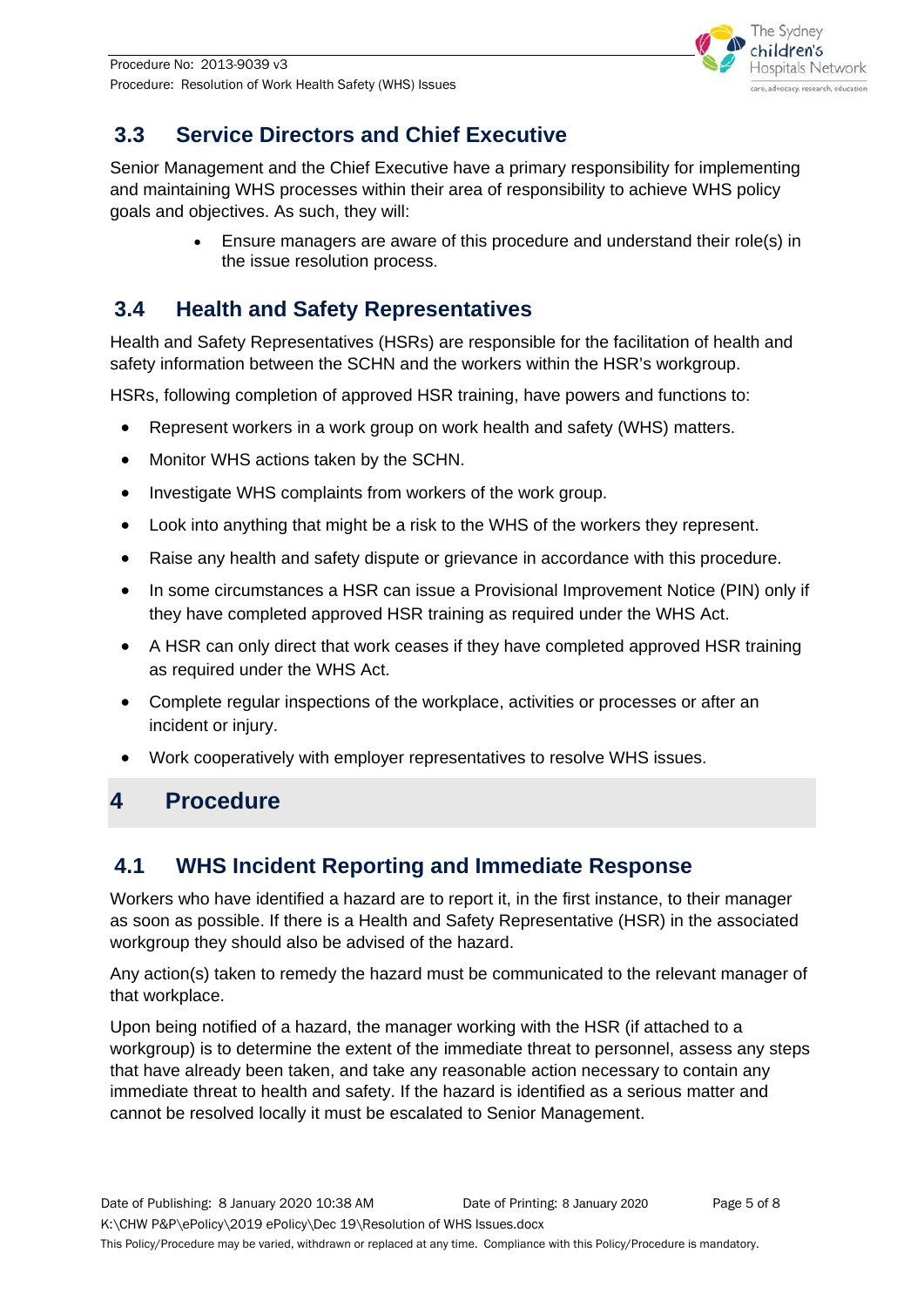

The manager is to undertake an investigation to identify all root causes that contributed to the hazard being present or incident occurring. The manager should then also identify what further actions need to be taken to control the health and safety risk in the future.

Work Health and Safety (WHS) team should be advised of all notifiable incidents, as soon as reasonably possible, on;

#### <span id="page-5-0"></span>*At the Children's Hospital at Westmead, NETS, PSN & CCC*

- During regular business hours (Monday to Friday, 8:00am 4:30pm), immediately notify one of the following:
	- o SCHN Manager, Work Health Safety & Injury Management– phone 0472 817 269
	- o CHW Work Health Safety & Manual Handling Coordinator phone 9845 3663
	- o SCHN Director of Workforce phone 9845 2058

#### **Out of hours, immediately notify**:

o After Hours Nurse Manager (Hospital Disaster Controller) Page 7000

#### <span id="page-5-1"></span>*At Sydney Children's Hospital Randwick*

- During regular business hours (Monday to Friday,  $8:00am 4:30pm$ ), immediately notify one of the following:
	- o SCHN Manager, Work Health Safety & Injury Management– phone 0472 817 269
	- o SCH Work Health Safety & Manual Handling Coordinator (Mon, Tues, Fri) phone 9382 7951
	- o SCHN Manager, Work Health Safety & Injury Management– phone 9845 3647
	- o SCHN Director of Workforce phone 9845 2058

#### <span id="page-5-2"></span>*Out of hours, immediately notify:*

o After Hours Nurse Manager (Hospital Disaster Controller) Pager 44103.

### <span id="page-5-3"></span>**4.2 WHS Issue Resolution**

In the event that the hazard, and its associated risks, is considered not to have been resolved within a reasonable time frame, the manager, the reporting worker and/or the HSR can commence the issue resolution process formally. Work Health and Safety (WHS) should be advised that this process has begun.

The manager, worker and/or HSR must enter into discussions to attempt to resolve the issue within a reasonable time frame. To facilitate the resolution of a health and safety issue as quickly and effectively as possible all parties should consider:

- The number and location of workers affected.
- Whether appropriate temporary measures are possible.
- The time that may elapse before the issue is permanently resolved.
- Who, on behalf of the employer, is responsible for performing and overseeing any action agreed necessary to resolve the issue.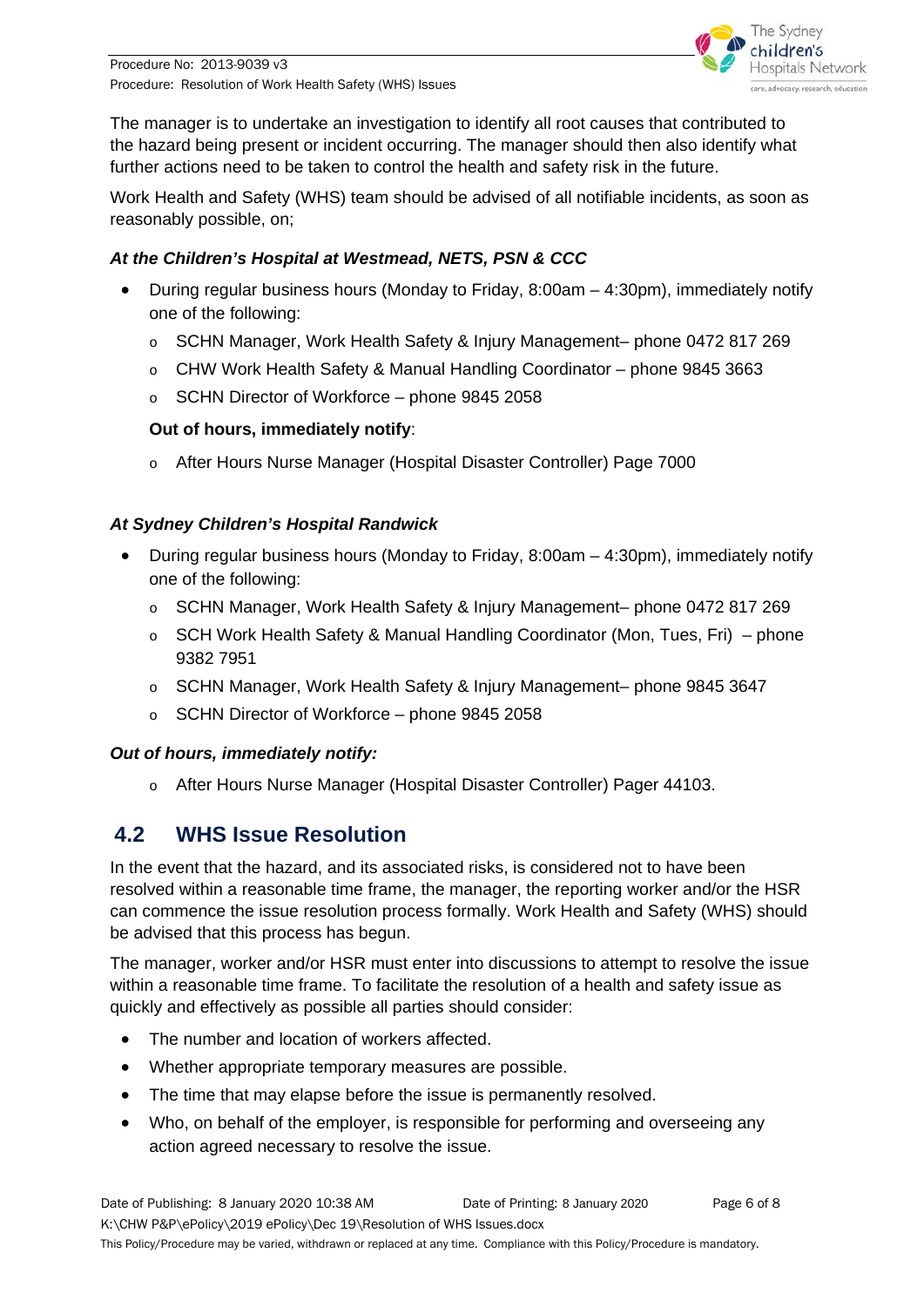

- Where the issue is not able to be resolved immediately, the progress of the issue should be regularly reported back to the affected workers.
- When a resolution is reached, the manager shall arrange for a communication of the outcomes to stakeholders and advise WHS, the relevant HS Committee and/or HSR that the WHS issue has been resolved.
- If, however, the manager, worker and/or HSR cannot satisfactorily resolve the issue at the local level and the worker and/or HSR believes that the issue should be pursued, the manager, worker and/or HSR should refer the issue involved to the WHS team. Escalation to Senior Managers of the Facility/Service may need to occur.
- If further information is required to resolve the issue, additional internal or external expertise can be requested by contacting the Work Health and Safety (WHS) team on 9845 3646 or email whs.schn@health.nsw.gov.au

### <span id="page-6-0"></span>**4.3 Cessation of Work**

In the event of an immediate safety hazard, the worker identifying the risk will inform their manager, and/or the manager of the area concerned, and/or their Health and Safety Representative (HSR) who should direct all works to cease work whilst the issue is investigated.

If an agreement cannot be reached amongst the stakeholders (e.g. HSR, manager, WHS etc.) engaged to assess the level of risk associated with the identified hazard, the HSR or manager may instruct all affected persons to cease work activities associated with, or within the vicinity of, the perceived hazard.

The manager or HSR must immediately notify Work Health and Safety (WHS) on 02 9845 3646 or the SCHN Manager WHS & IM on 0472 817 269, and senior managers of the facility/service, of the cessation of work and other actions taken. Work should not recommence until such time as it has been agreed amongst all stakeholders that the hazard has been controlled and no longer presents an unacceptable level of risk to the health and safety of workers.

### <span id="page-6-1"></span>**4.4 Communication of Outcomes**

Upon resolution of a health and safety issue, a record detailing the WHS issue, nature of hazards, discussions held and what actions were taken, will be compiled by the relevant manager in consultation with the Work Health and Safety (WHS). This should be communicated to the affected workers and the details forwarded to the relevant Health and Safety Committee, Senior Management, and WHS team as soon as reasonably possible.

## <span id="page-6-2"></span>**5 Resources**

[Work Health and Safety Act 2011](http://www.austlii.edu.au/au/legis/nsw/consol_act/whasa2011218/)

[Work Health and Safety Regulation 2017](https://www.legislation.nsw.gov.au/)

[Workers representation and participation guide –](https://www.safework.nsw.gov.au/__data/assets/pdf_file/0017/50165/workers-rep-and-participation-guide-8410.pdf) SafeWork NSW

SCHN Procedure No: 2013-9045 v2 - SafeWork NSW Notifications and Investigations Procedure